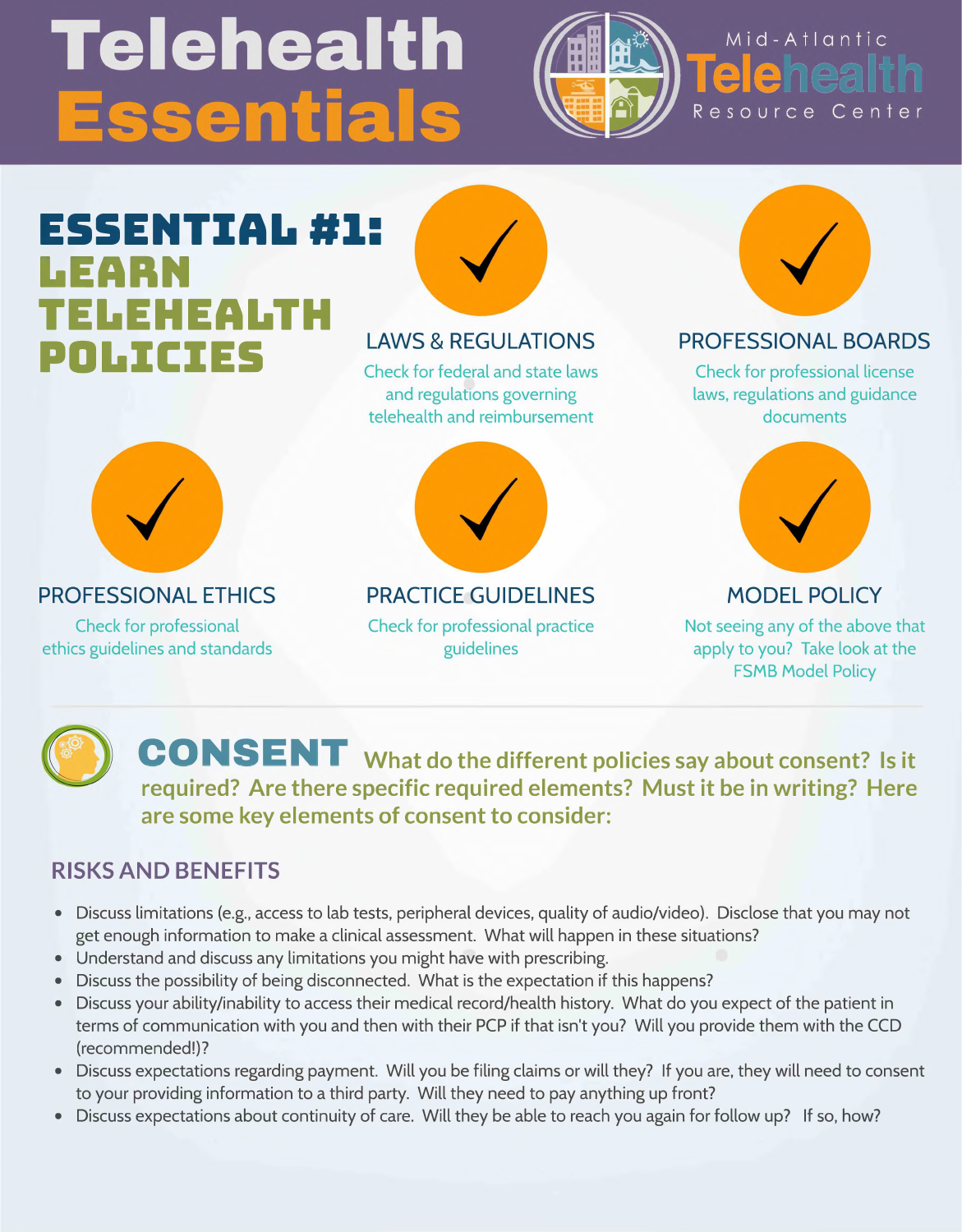# Telehealth Essentials



### Mid-Atlantic **Teleneal** Resource Center

### **IDENTITY VERIFICATION**

• If this is not an established patient/client that you would recognize, have the patient/client hold up a picture ID next to their face. You can do the same using your work ID badge (if you have one) or another form of ID and/or documentation of your credentials.

### **PRIVACY AND SECURITY**

- Discuss security measures and limitations with the technology you are using.
- Disclose if anyone else is in the room with you and who will have access to information regarding this consult.
- Ask if the patient/client is by themselves in a private location and if anyone else is in the room with them or able to overhear your conversation. When feasible, ask the patient/client to pan the room with their camera.





### **LICENSURE & LOCATION as <sup>a</sup> general rule of thumb, you need to be licensed where the patient is physically located at the time of service.**

### **ALWAYS ASK**

- Don't assume that the patient is at home. If you don't know with certainty, ask at the start of every virtual visit!
- If you will be billing a third party, you will need this information. If their location address is not otherwise in your patient/client record, make a note of it.
- Remember that if the patient experiences an emergency/crisis when they are in the middle of a visit with you, if you don't have easy access to their physical address (a PO Box will not work), it will be impossible to contact first responders and have them deployed to the patient's location.



### **KEEP IN MIND**

- The "Standard of Care" does not change simply because you are providing a telehealth visit. If you are uneasy with rendering an opinion or making a diagnosis because you don't have adequate information, then don't do it.
- "Standard of Care" is not the same as ideal or perfect care, but typically refers to the customary practice of similar care providers. In other words, based on the information you were given, would the clinical judgement of similar providers have been the same as yours?
- Many insurance companies include coverage for telehealth, but not all. It is a good idea to contact your carrier to verify. If it isn't included, see if a rider can be added to your policy at little or sometimes no additional cost.

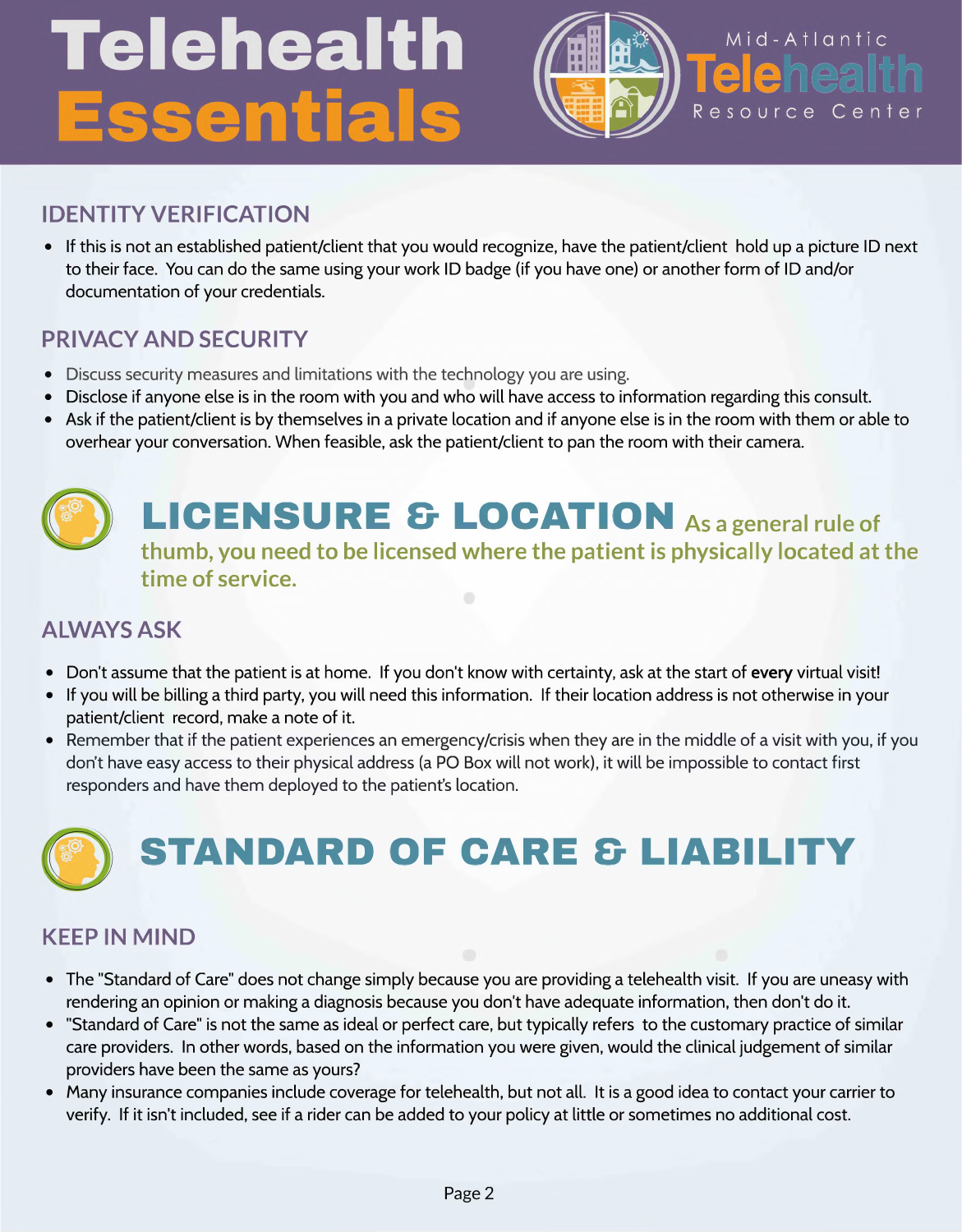# Telehealth ssentials



### Mid-Atlantic l e neal Resource Center

### **ESSENTIAL #2: LEARN REIMBURSEMENT RULES**

MEDICARE Fee-for-Service

MEDICAID Fee-for-Service





## **IT'S COMPLICATED One of the reasons why there hasn't**

**been widespread adoption of telehealth until now is because of the compexity of the reimbursement landscape.**



- Take a look at your patient profile by payer type. You won't be able to learn it all, but this will help you know where to focus your time and effort.
- Medicare Fee-for-Service (FFS) rules are the same nationwide, while Medicaid FFS rules are different for each state.
- Medicaid and Medicare Managed Care and Shared Savings Plans have a lot of freedom to incorporate telehealth pretty broadly into their program designs, but are not required to do so. Rules vary between plans and programs.
- Private payer laws vary by state. Some states mandate parity in coverage, or payment or both for telehealth. Others have no mandates so it is up to the carrier what telehealth services they will/won't cover.

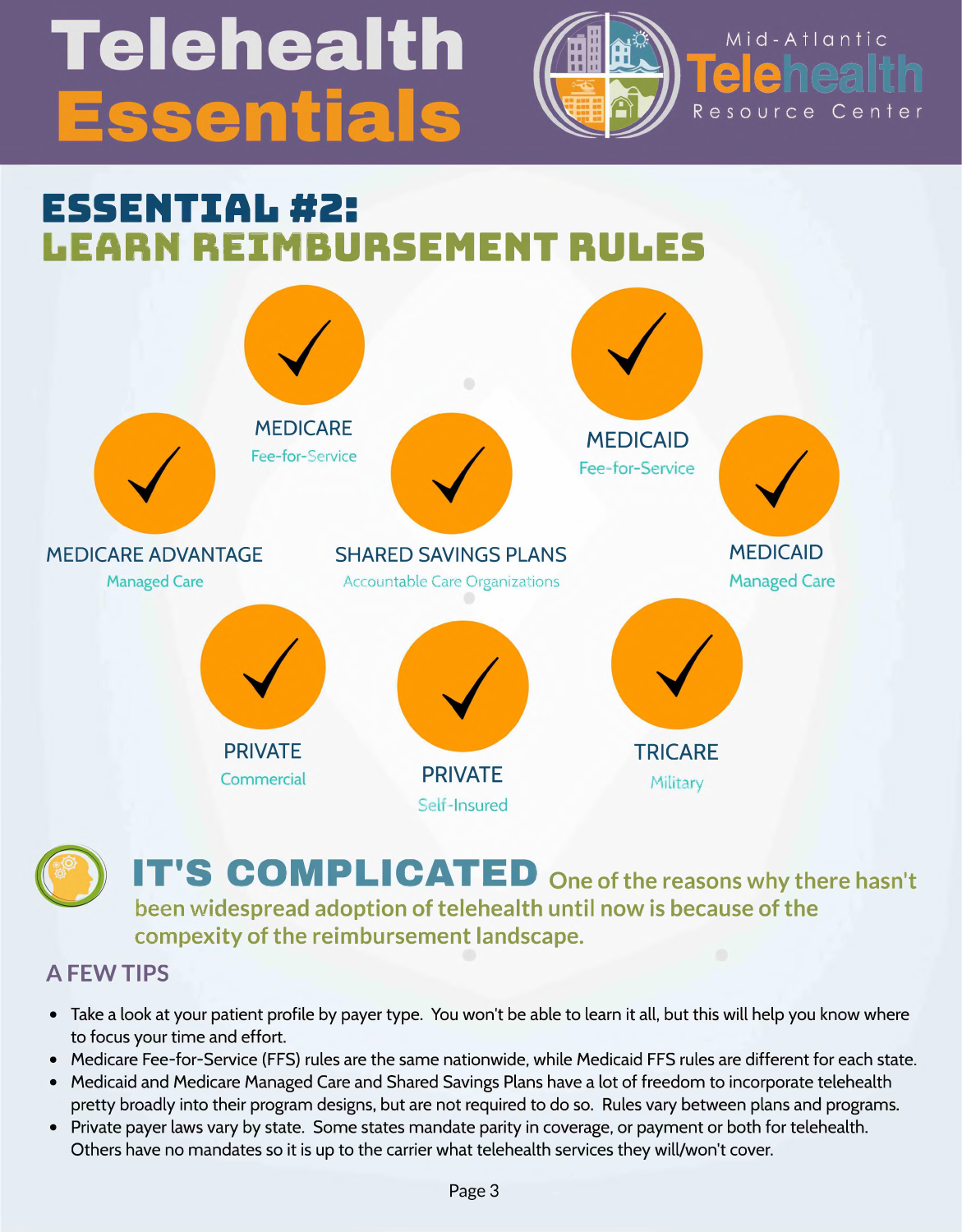# Telehealth ssentials



### Mid-Atlantic le neal Resource Center

### **ESSENTIAL#3: FIGURE OUT VOUR TECHNOLOGV NEEDS**



WHAT PROBLEM(S) AM <sup>I</sup> TRYING TO SOLVE?



Has this been done successfully elsewhere?

WHAT IS MY IDEAL WORKFLOW?

Is this a temporary stopgap measure or a longer term model?

What is needed for a good patient and provider experience?



## **TECHNOLOGY REQUIREMENTS**

**Determine your technical specifications AFTER figuring out the answers to the above three questions!**

### **A FEW THINGS TO CONSIDER**

- Which of the 18 identifiers of PHI would you company be capable of accessing?
- May I view the results of your last HIPAA compliance audit?
- What administrative, physical and technical safeguards do you have in placec?
- Would you be willing to sign OUR BAA?
- What kind of bandwidth will <sup>I</sup> and my patients/clients be able to access?
- What will <sup>I</sup> do if something fails? Do <sup>I</sup> have technical support on staff or will <sup>I</sup> need it from the vendor?
- Will <sup>I</sup> need to integrate more than one type of technology and will it need to interface with my EMR?
- What kind of budget do <sup>I</sup> have for both one time purchases and ongoing maintenance, upgrades and refreshes?
- What features are "must haves" and what are "nice to haves"?

### **SECURITY AND PRIVACY**

**Technology alone can NOT make you HIPAA compliant!**

#### **A FEW THINGS TO ASK A VENDOR (POTENTIAL BUSINESS ASSOCIATE)**